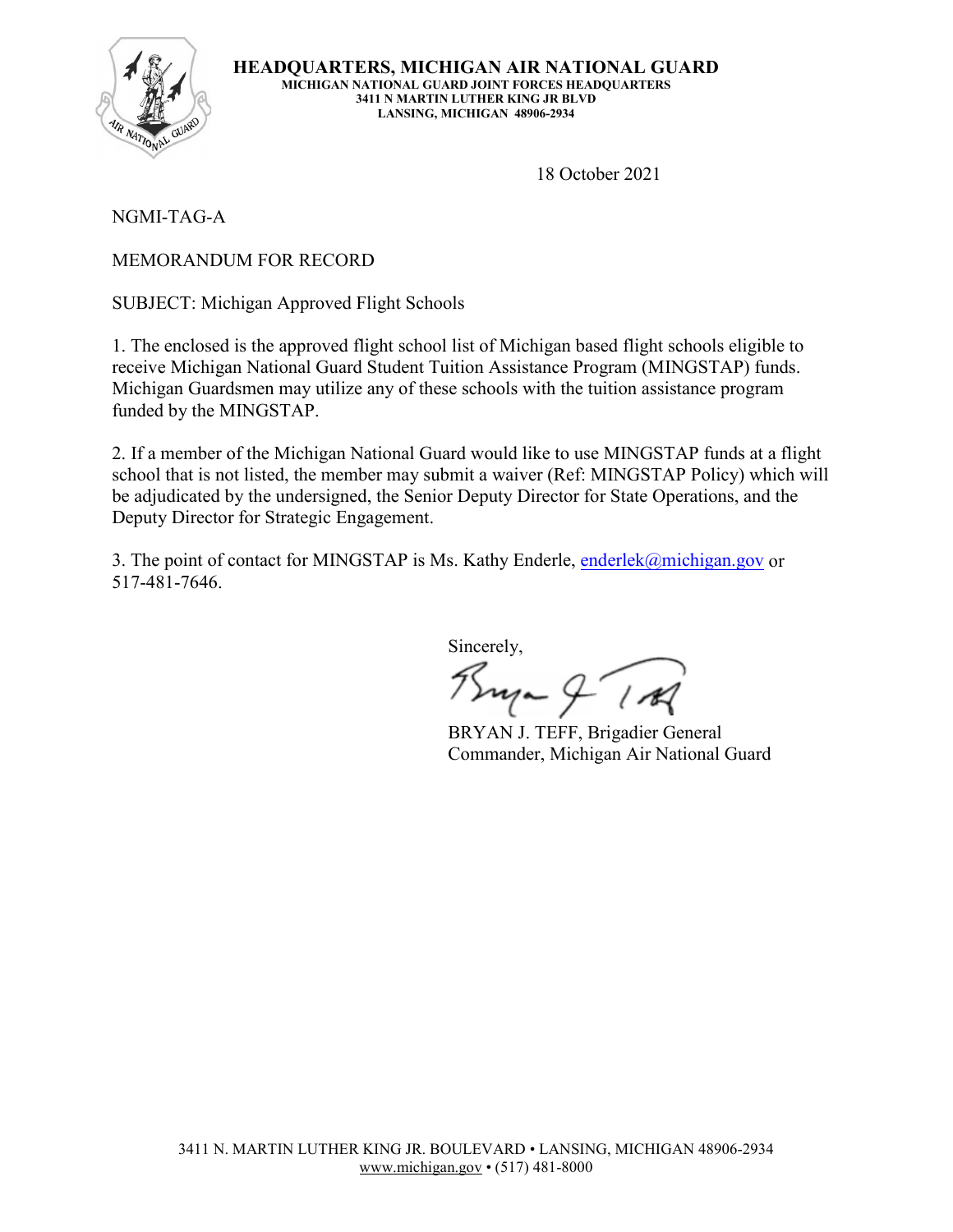## Approve Michigan Licensed/Certified Flight Schools

| <b>AIRPORT</b>                                             | <b>FLIGHTSCHO</b>                                           | <b>ADDRESS</b>              | <b>CITY</b>                               | <b>MANAGER</b>                    | <b>PHONE</b> |
|------------------------------------------------------------|-------------------------------------------------------------|-----------------------------|-------------------------------------------|-----------------------------------|--------------|
| <b>LENAWEE COUNTY</b>                                      | SKY WALKER FLIGHT SCHOOL<br><b>LLC</b>                      | 2667 WEST CADMUS RD         | <b>ADRIAN</b><br>49221                    | <b>JOHANNA WALKER</b>             | 517-759-2590 |
| <b>GRATIOT COMMUNITY</b>                                   | THREE POINT AVIATION LLC<br>(KAMN)                          | 3999 W SEAMAN RD            | <b>ALMAI</b><br>48801                     | <b>DENNIS McDONALD</b>            | 989-463-5500 |
| ALPENA COUNTY REGIONAL                                     | <b>GREAT LAKES AIR</b>                                      | 1593 AIRPORT RD             | <b>ALPENA</b><br>49707                    | <b>BRAD SHRINER</b>               | 989-255-4871 |
| ANN ARBOR MUNICIPAL<br><b>AIRPORT</b>                      | <b>AVIATION CENTER INC</b>                                  | 719 AIRPORT DR              | <b>ANN ARBOR</b><br>48108                 | <b>MARK ROISEN</b>                | 734-662-0559 |
| <b>WK KELLOGG FIELD</b>                                    | <b>WESTERN MICHIGAN</b><br><b>UNIVERSITY</b>                | 237 N HELMER RD             | <b>BATTLE CREEK</b><br>49037              | DAVE POWELL                       | 269-964-6375 |
| <b>ANDREWS</b>                                             | ANDREWS UNIVERSITY                                          | 3898 GRIGGS DRIVE           | <b>BERRIEN</b><br>SPRINGS 49104           | <b>DUANE HABENICHT</b>            | 269-471-3265 |
| CARO - TUSCOLA AREA<br><b>AIRPORT</b>                      | MIDWEST FLIGHT TRAINING                                     | 1750 SPEIRS RD, HANGAR<br>1 | CARO<br>48725                             | <b>HAROLD ENOS</b>                | 989-672-1388 |
| CHARLOTTE FITCH H BEACH                                    | STERLING FLIGHT SERVICE<br><b>LLC</b>                       | 1325 ISLAND HWY             | <b>CHARLOTTE</b><br>48827                 | <b>GRANT S EMFIELD</b>            | 517-663-5609 |
| CHEBOYGAN COUNTY                                           | CONTRAIL AVIATION INC (SLH)                                 | 3651 POLISH LINE ROAD       | CHEBOYGAN<br>49721                        | <b>THOMAS PALMER</b>              | 231-818-0332 |
| <b>GROSS ILE MUNICIPAL</b>                                 | HALL'S FLYING SERVICE                                       | 1573 DOUGLAS ST             | <b>TRENTON</b><br>48183                   | <b>DOMINIC HALL</b>               | 734-624-6601 |
| <b>COLEMAN A YOUNG</b><br><b>INTERNATIONAL AIRPORT</b>     | <b>TUSKEGEE AIRMEN NATIONAL</b><br><b>HISTORICAL MUSEUM</b> | 11499 CONNER ST             | <b>DETROIT</b><br>48213                   | <b>BRIAN R SMITH</b>              | 313-843-8849 |
| DOWAGIAC MUNICIPAL<br><b>AIRPORT</b>                       | FOXTROT FLIGHT TRAINING                                     | 5717 HILLVIEW DR            | <b>BERRIEN</b><br><b>SPRINGS</b><br>49103 | <b>MATTHEW</b><br><b>HARRISON</b> | 269-775-3614 |
| <b>ZEHNDER FIELD</b>                                       | <b>WINDSOCK AVIATION</b>                                    | 8212 LEWIS RD               | <b>BIRCH RUN</b><br>48415                 | <b>JOAN DIMOND</b>                | 989-928-8359 |
| ABRAMS MUNICIPAL                                           | <b>GRANDAIR AVIATION INC</b>                                | 16815 WRIGHT RD             | <b>GRAND LEDGE</b><br>48837               | <b>PETER</b><br>KAMARAINEN        | 517-627-9557 |
| <b>GERALD R FORD</b>                                       | <b>WEST MICHIGAN AVIATION</b><br><b>ACADEMY</b>             | 5363 44TH ST SE             | <b>GRAND RAPIDS</b><br>49512              | <b>GEORGE PAVEY</b>               | 616-446-8886 |
| <b>HASTINGS AIRPORT</b>                                    | HASTINGS FLIGHT SCHOOL                                      | 9522 TIGER LILY DR          | CALEDONIA<br>49316                        | ROBERT KELLER                     | 616-291-0993 |
| <b>HASTINGS</b>                                            | THORNAPPLE FLYING<br><b>ACADEMY</b>                         | 4833 CHERRY VALLEY RD       | MIDDLEVILLE4<br>9333                      | ROSS DEMAAGD                      | 616-893-4172 |
| <b>HOUGHTON LAKE</b><br>ROSCOMMON COUNTY<br><b>BLODGET</b> | TAKE FLIGHT FLIGHT SCHOOL<br><b>LLC</b>                     | 105 RAINBOW DR              | <b>ROSCOMMON</b><br>48653                 | DAVID PFLUM                       | 989-915-9746 |
| <b>IONIA COUNTY</b>                                        | SCHOOL OF MISSIONARY<br><b>AVIATION TECH (SMAT)</b>         | 84 E SPRAGUE RD D175        | <b>IONIA, MI 48846</b>                    | <b>TERRY YODER</b>                | 616-527-4180 |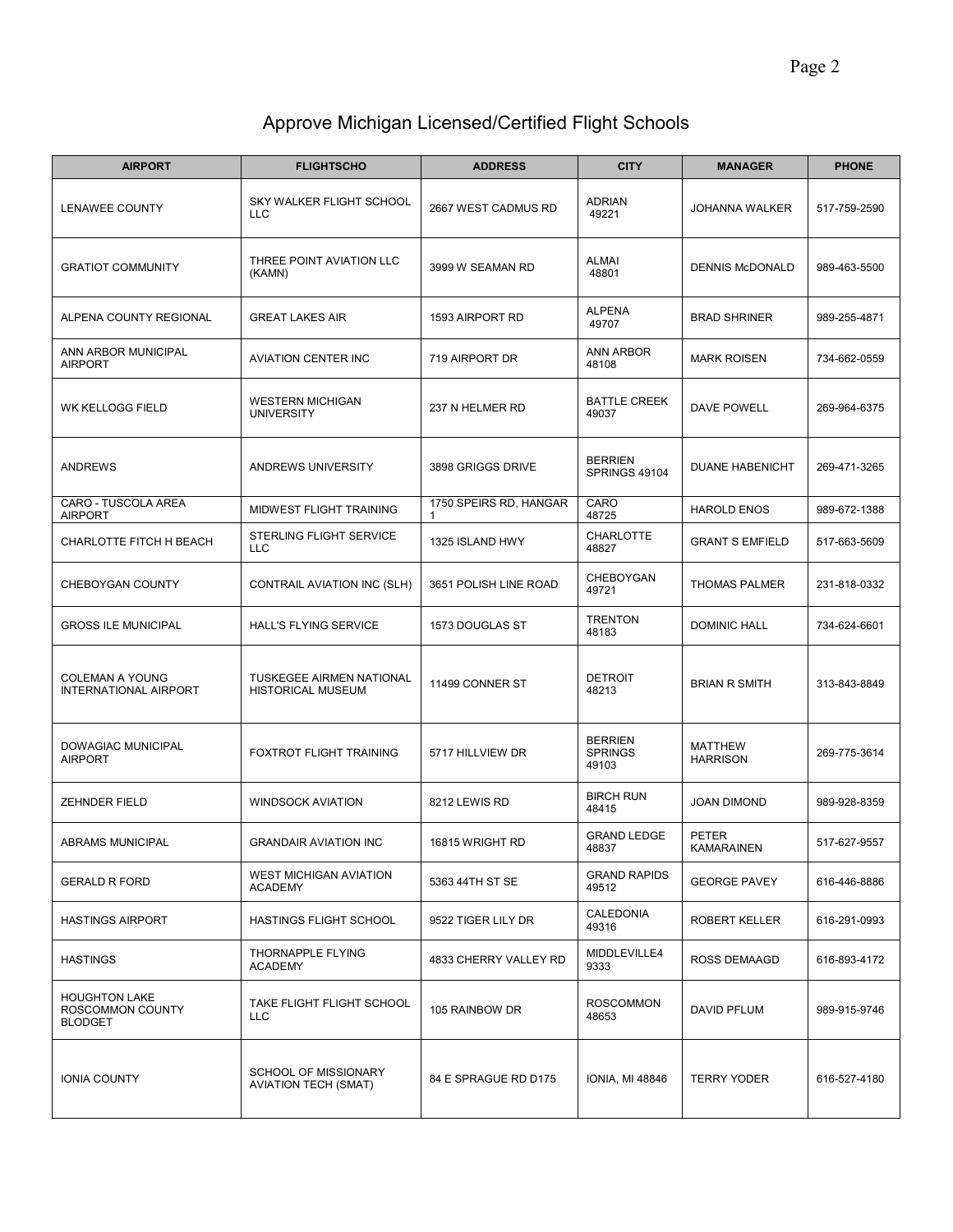| <b>KALAMAZOO</b>                               | KAL AERO FLIGHT<br><b>INSTRUCTION</b>            | 5605 PORTAGE RD                  | PORTAGE, MI<br>49002              | <b>TAMARA &amp; BRUCE</b><br><b>DAVIS</b> | 269-459-8967 |
|------------------------------------------------|--------------------------------------------------|----------------------------------|-----------------------------------|-------------------------------------------|--------------|
| <b>TOLEDO SUBURBAN</b>                         | <b>INTREPID HELICOPTERS LLC</b>                  | 6081 SUMMIT ST                   | SYLVANIA, OH<br>43560             | <b>SPENCER NORRIS</b>                     | 419-367-0411 |
| <b>MARLETTE TOWNSHIP</b>                       | TOP RUDDER AVIATION                              | PO BOX 1495                      | LAPEER, MI<br>48446               | PHIL ROACH                                | 810-459-4674 |
| LAPEER DUPONT-LAPEER                           | <b>LAPEER AVIATION FLIGHT</b><br><b>TRAINING</b> | 1232 ROODS LAKE RD               | LAPEER, MI<br>48446               | <b>STEVE O'CONNOR</b>                     | 810-664-6966 |
| <b>MARINE CITY</b>                             | <b>MARINE CITY AVIATION</b>                      | 7115 MARINE CITY HWY             | MARINE CITY,<br>MI 48039          | PENNY FAUCHER                             | 810-765-8289 |
| <b>MASON JEWETT</b>                            | <b>GREAT LAKES AIR VENTURES</b>                  | 659 AVIATION DR                  | MASON, MI<br>48854                | DALE FOERSCHLER                           | 517-980-1281 |
| <b>MONROE CUSTER</b>                           | <b>BUZZARD AIR SERVICE LLC</b>                   | 400 E LABO                       | CARLETON, MI<br>48117             | <b>HOLLY CZUPICH</b>                      | 734-506-8310 |
| <b>MENOMINEE REGIONAL</b><br><b>AIRPORT</b>    | PILOTSMITH INC                                   | 2131 AIRPORT DR                  | <b>GREEN BAY, WI</b><br>54313     | <b>CHARLIE SMITH</b>                      | 920-415-2359 |
| <b>OSCODA WURTSMITH</b>                        | PHOENIX FLIGHT SERVICES                          | 4073 E VAN ETTAN                 | OSCODA, MI<br>48750               | <b>SANFORD SWEET</b>                      | 989-739-8486 |
| PLAINWELL MUNICIPAL                            | PLAINWELL AVIATION AND<br><b>STEM ACADEMY</b>    | 10330 SKYVIEW DR                 | KALAMAZOO, MI<br>49009            | <b>VIRGIL WILLIAMS</b>                    | 269-903-5427 |
| OAKLAND COUNTY INTL                            | WHITE PINE HELICOPTERS<br>DBA MAGNUM HELICOPTERS | 6544 HIGHLAND RD                 | WATERFORD,<br>MI 48327            | <b>ALAN BRADSTREET</b>                    | 248-666-2600 |
| OAKLAND COUNTY<br><b>INTERNATIONAL</b>         | <b>MICHIGAN HELICOPTERS</b>                      | 1661 AIRPORT RD                  | WATERFORD,<br>MI 48327            | <b>BENJAMIN TONG</b>                      | 248-236-5377 |
| ST CLAIR COUNTY INTL                           | SAINT CLAIR FLIGHT<br><b>ACADEMY INC</b>         | <b>PO BOX 72</b>                 | RICHMOND, MI<br>48062             | <b>SKIPPER STEFFENS</b>                   | 810-364-6900 |
| SAGINAW HW BROWNE                              | <b>LEGACY AVIATION MID-</b><br><b>MICHIGAN</b>   | 881 ZEHNDER DR                   | FRANKENMUTH,<br>MI 48734          | <b>BRANDON MARKS</b>                      | 989-423-7319 |
| <b>SOUTH HAVEN</b>                             | <b>JENSEN AVIATION</b>                           | 15400 72ND STREET                | SOUTH HAVEN,<br>MI 49090          | <b>RICHARD TODD</b><br><b>JENSEN</b>      | 269-208-2505 |
| <b>SPARTA</b>                                  | SPARTA AVIATION SERVICES<br>*(CLOSING 2019)*     | 7251 CUESTA WAY                  | ROCKFORD, MI<br>49341             | <b>MARK SCHMITT</b>                       | 616-308-3967 |
| <b>SPARTA</b>                                  | <b>CLEAR SKIES FLIGHT</b><br><b>TRAINING LLC</b> | 9100 VINTON AVE                  | SPARTA, MI<br>49435               | <b>CLIVE KAGANDE</b>                      | 231-633-7031 |
| <b>CHERRY CAPITAL</b>                          | 45 NORTH FLIGHT TRAINING                         | 1190 AIRPORT ACCESS<br><b>RD</b> | <b>TRAVERSE</b><br>CITY, MI 49686 | MICHAEL TERFEHR                           | 231-668-6000 |
| CHERRY CAPITAL AIRPORT                         | NORTHWESTERN MICHIGAN<br><b>COLLEGE AVIATION</b> | 1701 E FRONT ST                  | <b>TRAVERSE</b><br>CITY, MI 49686 | ALEX BLOYE                                | 231-995-1220 |
| <b>CHERRY CAPITAL</b>                          | <b>GIVING WINGS AVIATION</b>                     | 1170 AIRPORT ACCESS<br><b>RD</b> | <b>TRAVERSE</b><br>CITY, MI 49686 | <b>ERIC NUFFER</b>                        | 231-943-2033 |
| PONTIAC OAKLAND COUNTY<br><b>INTERNATIONAL</b> | MICHIGAN SEAPLANE LLC                            | 6544 HIGHLAND RD                 | WATERFORD<br>48327                | <b>MARK E FISHER</b>                      | 248-675-5561 |
| OTTAWA EXECUTIVE                               | <b>LAVION AERO</b>                               | 5923 BYRON RD                    | ZEELAND<br>49464                  | PHILIP R COOK                             | 616-727-0966 |